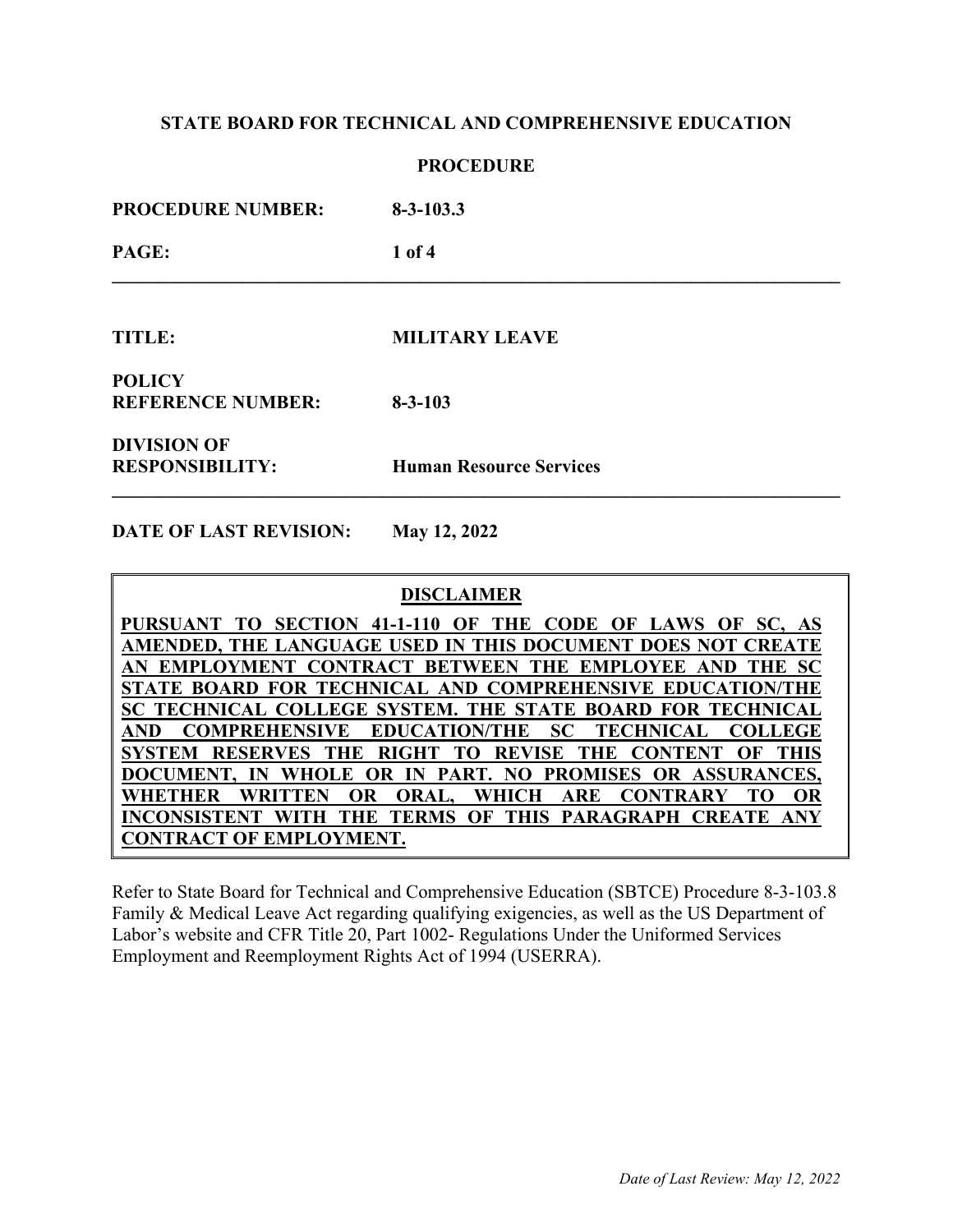### **PROCEDURE**

**PROCEDURE NUMBER: 8-3-103.3** 

**PAGE: 2 of 4 \_\_\_\_\_\_\_\_\_\_\_\_\_\_\_\_\_\_\_\_\_\_\_\_\_\_\_\_\_\_\_\_\_\_\_\_\_\_\_\_\_\_\_\_\_\_\_\_\_\_\_\_\_\_\_\_\_\_\_\_\_\_\_\_\_\_\_\_\_\_\_\_\_\_\_\_\_\_** 

## I. Short-Term Military Training

Employees in a full-time equivalent (FTE) position or eligible temporary grant/timelimited positions who are either enlisted or commissioned members of the South Carolina National Guard, the United States Army Reserve, the United States Air Force Reserve, the United States Naval Reserve, the United States Marine Corps Reserve, or the United States Coast Guard Reserve, are entitled to leaves of absence from their respective duties without loss of pay, time, or efficiency rating, for one or more periods not exceeding an aggregate of fifteen (15) regularly scheduled average work days in any one year during which they may be engaged in training or any other duties ordered by the Governor, the Department of Defense, the Department of the Army, the Department of the Air Force, the Department of the Navy, the Department of the Treasury, or any other department or agency of the government of the United States having authority to issue lawful orders requiring military service. Saturdays, Sundays, and State holidays may not be included in the 15-day aggregate unless the particular Saturday, Sunday, or holiday to be included is a regularly scheduled work day for the officer or employee involved. In the event any such person is called upon to serve during a declared emergency, the employee is entitled to such leave of absence for a period not exceeding thirty (30) additional days. Any one year means either a calendar year or, in the case of members required to perform active duty for training or other duties within or on a fiscal year basis, the fiscal year of the National Guard or reserve component issuing the orders.

A state employee in a full-time equivalent position (FTE) or eligible temporary grant/time-limited position who serves on active duty in a combat zone and who has exhausted all available leave for military purposes is entitled to receive up to thirty (30) additional work days of military leave in any one year<sup>[1](#page-1-0)</sup>.

## II. Long-Term Military Leave of Absence

Every employee of the State or any political subdivision thereof who, on or after June 25, 1950, has been, or shall be commissioned, enlisted, or selected for service in the Armed Forces of the United States (excluding short-term training) shall, so long as the requirements and regulations of the armed forces shall prevent their return to their civil employment for a period of 90-days thereafter, but in no event for a period longer than 5 years from the date of entry into the Armed Forces of the United States, be entitled to

<span id="page-1-0"></span><sup>1</sup> *Please refer to the related General Appropriations Bill, for any additional options that may be provided in the current fiscal year.*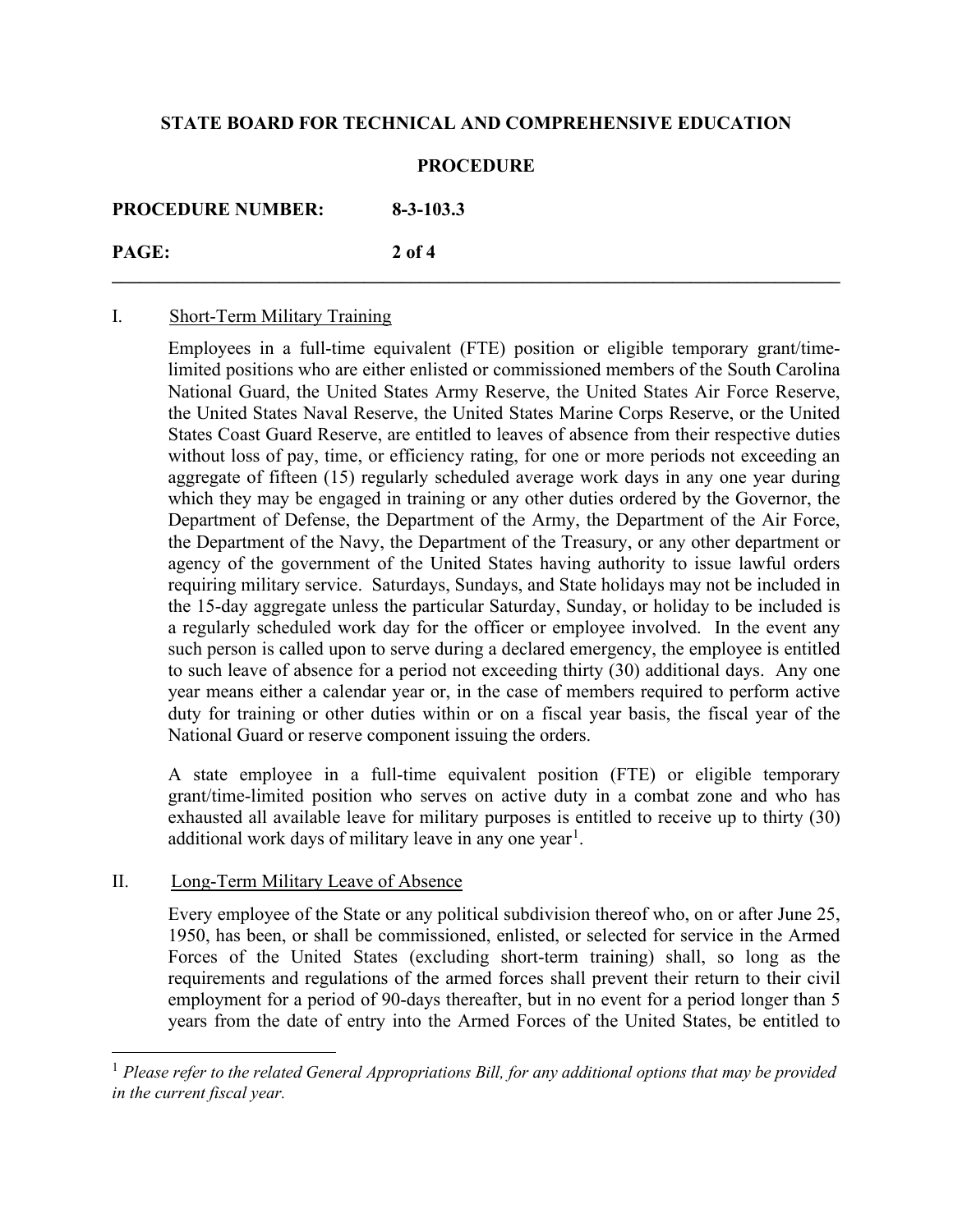### **PROCEDURE**

**\_\_\_\_\_\_\_\_\_\_\_\_\_\_\_\_\_\_\_\_\_\_\_\_\_\_\_\_\_\_\_\_\_\_\_\_\_\_\_\_\_\_\_\_\_\_\_\_\_\_\_\_\_\_\_\_\_\_\_\_\_\_\_\_\_\_\_\_\_\_\_\_\_\_\_\_\_\_** 

**PROCEDURE NUMBER: 8-3-103.3 PAGE: 3 of 4** 

> leave of absence from their duties as an employee of the State or any political subdivision thereof, without loss of seniority or efficiency, register ratings. The word "employee" as used herein shall not be construed to mean an officer or official elected or appointed to a term pursuant to a statute or the Constitution of this State.

#### III. Return to Work

Under USERRA, an employee must provide timely notice of their intent to return to work by either reporting to work or submitting a timely application for re-employment. Whether the employee is required to report to work or submit a timely application for reemployment depends upon the length of the following:

- Period of service less than thirty-one (31) days or for a period of any length for the purpose of a fitness examination. The employee must return at the beginning of the next regularly scheduled work period on the first full day after release from military service, taking into account safe travel home plus an eight (8) hour rest period.
- Period of service more than thirty (30) days but less than one hundred eighty-one (181) days. The employee must provide notice of their intent to return within fourteen (14) calendar days of release from service.
- Period of service more than one hundred eighty (180) days. Notice must be submitted within ninety (90) calendar days of release from service.

Once an employee notifies their immediate supervisor of their intent to return to work, the actual date for reporting to work is negotiable.

#### IV. Leave Records

The System Office/College shall maintain all leave records for each employee eligible for such leave. Such records shall be reviewed by or reported to the employee no less than once per calendar year and be supported by individual leave requests. It is acceptable for employee leave requests to be created, approved and maintained via a secure (password protected) electronic system. If such a system is used, approval through the system will be considered the required signature of the employee and supervisor. Employees shall be able to view and print the leave records.